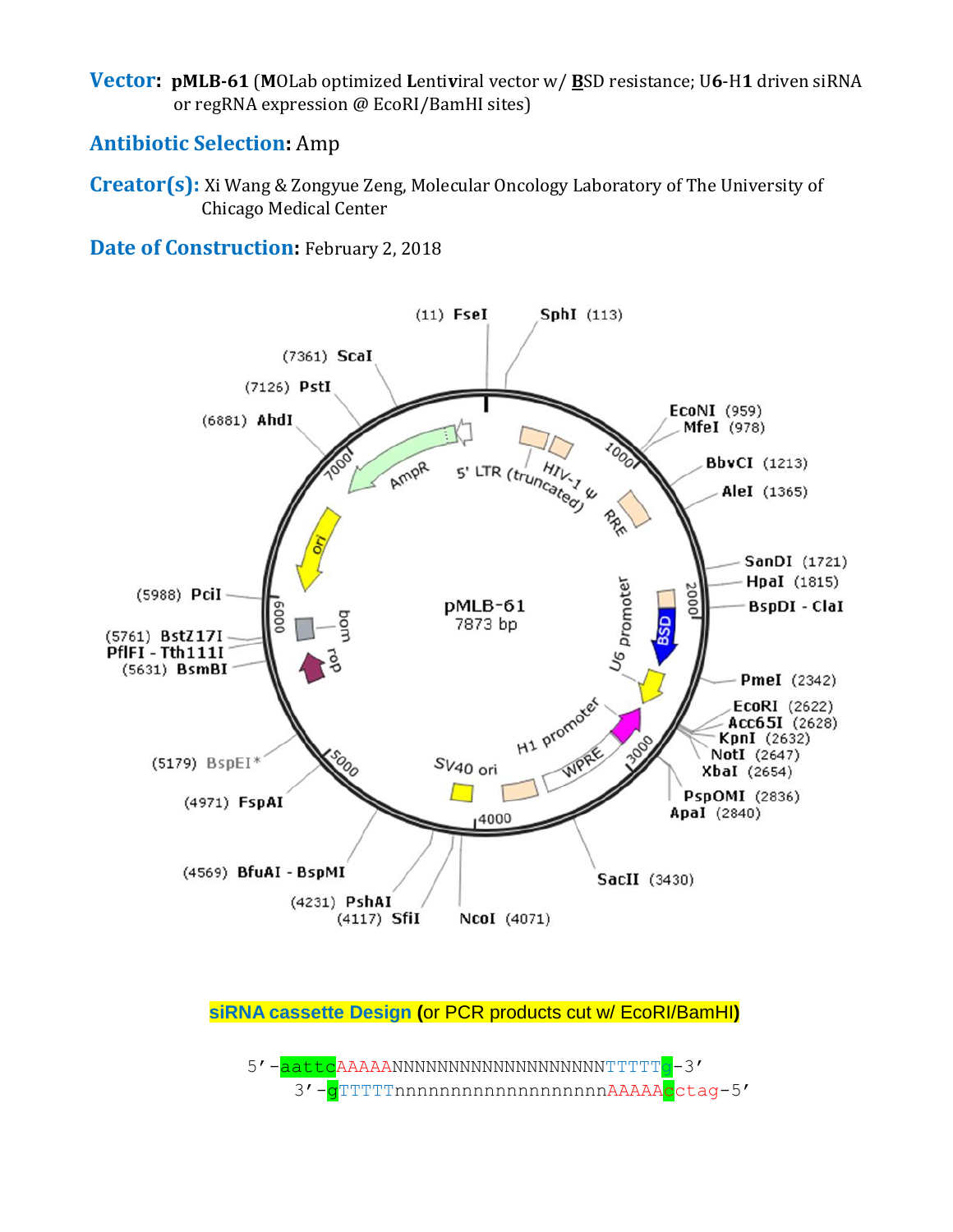## **pMLB-61 Full-length Sequence**

GAATTGGCCGGCCACTACCGCGTGTAGTCTTATGCAATACTCTTGTAGTCTTGCAACATGGTAACGATGAGTTAGCAACATGCCTTACAAG GAGAGAAAAAGCACCGTGCATGCCGATTGGTGGAAGTAAGGTGGTACGATCGTGCCTTATTAGGAAGGCAACAGACGGGTCTGACATGGAT TGGACGAACCACTGAATTGCCGCATTGCAGAGATATTGTATTTAAGTGCCTAGCTCGATACAATAACGGGTCTCTCTGGTTAGACCAGATC TGAGCCTGGGAGCTCTCTGGCTAACTAGGGAACCCACTGCTTAAGCCTCAATAAAGCTTGCCTTGAGTGCTTCAAGTAGTGTGTGCCCGTC TGTTGTGTGACTCTGGTAACTAGAGATCCCTCAGACCCTTTTAGTCAGTGTGGAAAATCTCTAGCAGTGGCGCCCGAACAGGGACCTGAAA GCGAAAGGGAAACCAGAGCTCTCTCGACGCAGGACTCGGCTTGCTGAAGCGCGCACGGCAAGAGGCGAGGGGCGGCGACTGGTGAGTACGC CAAAAATTTTGACTAGCGGAGGCTAGAAGGAGAGAGATGGGTGCGAGAGCGTCAGTATTAAGCGGGGGAGAATTAGATCGCGATGGGAAAA AATTCGGTTAAGGCCAGGGGGAAAGAAAAAATATAAATTAAAACATATAGTATGGGCAAGCAGGGAGCTAGAACGATTCGCAGTTAATCCT GGCCTGTTAGAAACATCAGAAGGCTGTAGACAAATACTGGGACAGCTACAACCATCCCTTCAGACAGGATCAGAAGAACTTAGATCATTAT ATAATACAGTAGCAACCCTCTATTGTGTGCATCAAAGGATAGAGATAAAAGACACCAAGGAAGCTTTAGACAAGATAGAGGAAGAGCAAAA CAAAAGTAAGACCACCGCACAGCAAGCGGCCACTGATCTTCAGACCTGGAGGAGGAGATATGAGGGACAATTGGAGAAGTGAATTATATAA ATATAAAGTAGTAAAAATTGAACCATTAGGAGTAGCACCCACCAAGGCAAAGAGAAGAGTGGTGCAGAGAGAAAAAAGAGCAGTGGGAATA GGAGCTTTGTTCCTTGGGTTCTTGGGAGCAGCAGGAAGCACTATGGGCGCAGCCTCAATGACGCTGACGGTACAGGCCAGACAATTATTGT CTGGTATAGTGCAGCAGCAGAACAATTTGCTGAGGGCTATTGAGGCGCAACAGCATCTGTTGCAACTCACAGTCTGGGGCATCAGCAGCTC CAGGCAAGAATCCTGGCTGTGGAAAGATACCTAAAGGATCAACAGCTCCTGGGGATTTGGGGTTGCTCTGGAAAACTCATTTGCACCACTG CTGTGCCTTGGAATGCTAGTTGGAGTAATAAATCTCTGGAACAGATTGGAATCACACGACCTGGATGGAGTGGGACAGAGAAATTAACAAT TACACAAGCTTAATACACTCCTTAATTGAAGAATCGCAAAACCAGCAAGAAAAGAATGAACAAGAATTATTGGAATTAGATAAATGGGCAA GTTTGTGGAATTGGTTTAACATAACAAATTGGCTGTGGTATATAAAATTATTCATAATGATAGTAGGAGGCTTGGTAGGTTTAAGAATAGT TTTTGCTGTACTTTCTATAGTGAATAGAGTTAGGCAGGGATATTCACCATTATCGTTTCAGACCCACCTCCCAACCCCGAGGGGACCCGAC AGGCCCGAAGGAATAGAAGAAGAAGGTGGAGAGAGAGACAGAGACAGATCCATTCGATTAGTGAACGGATCTCGACGGTATCGGTTAACTT TTAAAAGAAAAGGGGGGATTGGGGGGTACAGTGCAGGGGAAAGAATAGTAGACATAATAGCAACAGACATACAAACTAAAGAATTACAAAA ACAAATTACAAAATTCAAAATTTTATCGATaccaccATGGCCAAGCCTTTGTCTCAAGAAGAATCCACCCTCATTGAAAGAGCAACGGCTA CAATCAACAGCATCCCCATCTCTGAAGACTACAGCGTCGCCAGCGCAGCTCTCTCTAGCGACGGCCGCATCTTCACTGGTGTCAATGTATA TCATTTTACTGGGGGACCTTGTGCAGAACTCGTGGTGCTGGGCACTGCTGCTGCTGCGGCAGCTGGCAACCTGACTTGTATCGTCGCGATC GGAAATGAGAACAGGGGCATCTTGAGCCCCTGCGGACGGTGCCGACAGGTGCTTCTCGATCTGCATCCTGGGATCAAAGCCATAGTGAAGG ACAGTGATGGACAGCCGACGGCAGTTGGGATTCGTGAATTGCTGCCCTCTGGTTATGTGTGGGAGGGCTAAGTTTAAACATCGCGATTTAA TTAAAGATCCAAGGTCGGGCAGGAAGAGGGCCTATTTCCCATGATTCCTTCATATTTGCATATACGATACAAGGCTGTTAGAGAGATAATT AGAATTAATTTGACTGTAAACACAAAGATATTAGTACAAAATACGTGACGTAGAAAGTAATAATTTCTTGGGTAGTTTGCAGTTTTAAAAT TATGTTTTAAAATGGACTATCATATGCTTACCGTAACTTGAAAGTATTTCGATTTCTTGGCTTTATATATCTTGTGGAAAGGAATTCTCTA GAttcgaaGCGGCCGCGGATCCGTCTCATACAGAACTTATAAGATTCCCAAATCCAAAGACATTTCACGTTTATGGTGATTTCCCAGAACA CATAGCGACATGCAAATATTGCAGGGCGCCACTCCCCTGTCCCTCACAGCCATCTTCCTGCCAGGGCGCACGCGCGCTGGGTGTTCCCGCC TAGTGACACTGGGCCCGCGATTCCTTGGAGCGGGTTGATGACGTCAGCGTTCGGTAACGCGTTTAATTAACGATAAATAAAAGATTTTTAT TTAGTCTCGACAATCAACCTCTGGATTACAAAATTGTGAAAGATTGACTGGTATTCTTAACTATGTTGCTCCTTTTACGCTATGTGGATAC GCTGCTTTAATGCCTTTGTATCATGCTATTGCTTCCCGTATGGCTTTCATTTTCTCCTCCTTGTATAAATCCTGGTTGCTGTCTCTTTATG AGGAGTTGTGGCCCGTTGTCAGGCAACGTGGCGTGGTGTGCACTGTGTTTGCTGACGCAACCCCCACTGGTTGGGGCATTGCCACCACCTG TCAGCTCCTTTCCGGGACTTTCGCTTTCCCCCTCCCTATTGCCACGGCGGAACTCATCGCCGCCTGCCTTGCCCGCTGCTGGACAGGGGCT CGGCTGTTGGGCACTGACAATTCCGTGGTGTTGTCGGGGAAATCATCGTCCTTTCCTTGGCTGCTCGCCTGTGTTGCCACCTGGATTCTGC GCGGGACGTCCTTCTGCTACGTCCCTTCGGCCCTCAATCCAGCGGACCTTCCTTCCCGCGGCCTGCTGCCGGCTCTGCGGCCTCTTCCGCG TCTTCGCCTTCGCCCTCAGACGAGTCGGATCTCCCTTTGGGCCGCCTCCCCGCCTGCTTTAAGACCAATGACTTACAAGGCAGCTGTAGAT CTTAGCCACTTTTTAAAAGAAAAGGGGGGACTGGAAGGGCTAATTCACTCCCAACGAAAATAAGATCTGCTTTTTGCTTGTACTGGGTCTC TCTGGTTAGACCAGATCTGAGCCTGGGAGCTCTCTGGCTAACTAGGGAACCCACTGCTTAAGCCTCAATAAAGCTTGCCTTGAGTGCTTCA AGTAGTGTGTGCCCGTCTGTTGTGTGACTCTGGTAACTAGAGATCCCTCAGACCCTTTTAGTCAGTGTGGAAAATCTCTAGCAGTAGTAGT TCATGTCATCTTATTATTCAGTATTTATAACTTGCAAAGAAATGAATATCAGAGAGTGAGAGGAACTTGTTTATTGCAGCTTATAATGGTT ACAAATAAAGCAATAGCATCACAAATTTCACAAATAAAGCATTTTTTTCACTGCATTCTAGTTGTGGTTTGTCCAAACTCATCAATGTATC TTATCATGTCTGGCTCTAGCTATCCCGCCCCTAACTCCGCCCAGTTCCGCCCATTCTCCGCCCCATGGCTGACTAATTTTTTTTATTTATG CAGAGGCCGAGGCCGCCTCGGCCTCTGAGCTATTCCAGAAGTAGTGAGGAGGCTTTTTTGGAGGCCTTCGACCGATGCCCTTGAGAGCCTT CAACCCAGTCAGCTCCTTCCGGTGGGCGCGGGGCATGACTATCGTCGCCGCACTTATGACTGTCTTCTTTATCATGCAACTCGTAGGACAG GTGCCGGCAGCGCTCTGGGTCATTTTCGGCGAGGACCGCTTTCGCTGGAGCGCGACGATGATCGGCCTGTCGCTTGCGGTATTCGGAATCT TGCACGCCCTCGCTCAAGCCTTCGTCACTGGTCCCGCCACCAAACGTTTCGGCGAGAAGCAGGCCATTATCGCCGGCATGGCGGCCGACGC GCTGGGCTACGTCTTGCTGGCGTTCGCGACGCGAGGCTGGATGGCCTTCCCCATTATGATTCTTCTCGCTTCCGGCGGCATCGGGATGCCC GCGTTGCAGGCCATGCTGTCCAGGCAGGTAGATGACGACCATCAGGGACAGCTTCAAGGATCGCTCGCGGCTCTTACCAGCCTAACTTCGA TCATTGGACCGCTGATCGTCACGGCGATTTATGCCGCCTCGGCGAGCACATGGAACGGGTTGGCATGGATTGTAGGCGCCGCCCTATACCT TGTCTGCCTCCCCGCGTTGCGTCGCGGTGCATGGAGCCGGGCCACCTCGACCTGAATGGAAGCCGGCGGCACCTCGCTAACGGATTCACCA CTCCAAGAATTGGAGCCAATCAATTCTTGCGGAGAACTGTGAATGCGCAAACCAACCCTTGGCAGAACATATCCATCGCGTCCGCCATCTC CAGCAGCCGCACGCGGCGCATCTCGGGCAGCGTTGGGTCCTGGCCACGGGTGCGCATGATCGTGCTCCTGTCGTTGAGGACCCGGCTAGGC TGGCGGGGTTGCCTTACTGGTTAGCAGAATGAATCACCGATACGCGAGCGAACGTGAAGCGACTGCTGCTGCAAAACGTCTGCGACCTGAG CAACAACATGAATGGTCTTCGGTTTCCGTGTTTCGTAAAGTCTGGAAACGCGGAAGTCAGCGCCCTGCACCATTATGTTCCGGATCTGCAT CGCAGGATGCTGCTGGCTACCCTGTGGAACACCTACATCTGTATTAACGAAGCGCTGGCATTGACCCTGAGTGATTTTTCTCTGGTCCCGC CGCATCCATACCGCCAGTTGTTTACCCTCACAACGTTCCAGTAACCGGGCATGTTCATCATCAGTAACCCGTATCGTGAGCATCCTCTCTC GTTTCATCGGTATCATTACCCCCATGAACAGAAATCCCCCTTACACGGAGGCATCAGTGACCAAACAGGAAAAAACCGCCCTTAACATGGC CCGCTTTATCAGAAGCCAGACATTAACGCTTCTGGAGAAACTCAACGAGCTGGACGCGGATGAACAGGCAGACATCTGTGAATCGCTTCAC GACCACGCTGATGAGCTTTACCGCAGCTGCCTCGCGCGTTTCGGTGATGACGGTGAAAACCTCTGACACATGCAGCTCCCGGAGACGGTCA CAGCTTGTCTGTAAGCGGATGCCGGGAGCAGACAAGCCCGTCAGGGCGCGTCAGCGGGTGTTGGCGGGTGTCGGGGCGCAGCCATGACCCA GTCACGTAGCGATAGCGGAGTGTATACTGGCTTAACTATGCGGCATCAGAGCAGATTGTACTGAGAGTGCACCATATGCGGTGTGAAATAC CGCACAGATGCGTAAGGAGAAAATACCGCATCAGGCGCTCTTCCGCTTCCTCGCTCACTGACTCGCTGCGCTCGGTCGTTCGGCTGCGGCG AGCGGTATCAGCTCACTCAAAGGCGGTAATACGGTTATCCACAGAATCAGGGGATAACGCAGGAAAGAACATGTGAGCAAAAGGCCAGCAA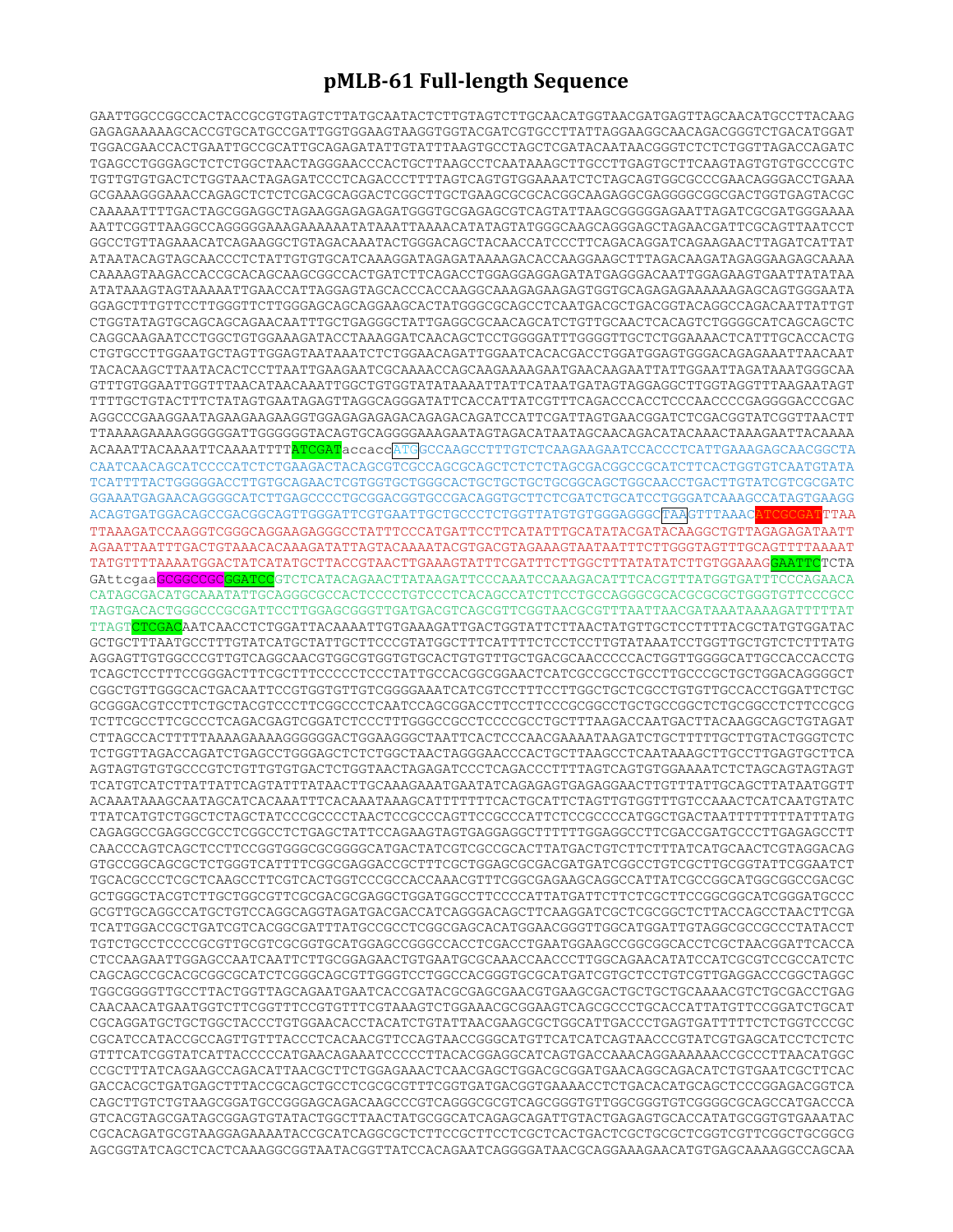AAGGCCAGGAACCGTAAAAAGGCCGCGTTGCTGGCGTTTTTCCATAGGCTCCGCCCCCCTGACGAGCATCACAAAAATCGACGCTCAAGTC AGAGGTGGCGAAACCCGACAGGACTATAAAGATACCAGGCGTTTCCCCCTGGAAGCTCCCTCGTGCGCTCTCCTGTTCCGACCCTGCCGCT TACCGGATACCTGTCCGCCTTTCTCCCTTCGGGAAGCGTGGCGCTTTCTCATAGCTCACGCTGTAGGTATCTCAGTTCGGTGTAGGTCGTT CGCTCCAAGCTGGGCTGTGTGCACGAACCCCCCGTTCAGCCCGACCGCTGCGCCTTATCCGGTAACTATCGTCTTGAGTCCAACCCGGTAA GACACGACTTATCGCCACTGGCAGCAGCCACTGGTAACAGGATTAGCAGAGCGAGGTATGTAGGCGGTGCTACAGAGTTCTTGAAGTGGTG GCCTAACTACGGCTACACTAGAAGGACAGTATTTGGTATCTGCGCTCTGCTGAAGCCAGTTACCTTCGGAAAAAGAGTTGGTAGCTCTTGA TCCGGCAAACAAACCACCGCTGGTAGCGGTGGTTTTTTTGTTTGCAAGCAGCAGATTACGCGCAGAAAAAAAGGATCTCAAGAAGATCCTT TGATCTTTTCTACGGGGTCTGACGCTCAGTGGAACGAAAACTCACGTTAAGGGATTTTGGTCATGAGATTATCAAAAAGGATCTTCACCTA GATCCTTTTAAATTAAAAATGAAGTTTTAAATCAATCTAAAGTATATATGAGTAAACTTGGTCTGACAGTTACCAATGCTTAATCAGTGAG GCACCTATCTCAGCGATCTGTCTATTTCGTTCATCCATAGTTGCCTGACTCCCCGTCGTGTAGATAACTACGATACGGGAGGGCTTACCAT CTGGCCCCAGTGCTGCAATGATACCGCGAGACCCACGCTCACCGGCTCCAGATTTATCAGCAATAAACCAGCCAGCCGGAAGGGCCGAGCG CAGAAGTGGTCCTGCAACTTTATCCGCCTCCATCCAGTCTATTAATTGTTGCCGGGAAGCTAGAGTAAGTAGTTCGCCAGTTAATAGTTTG CGCAACGTTGTTGCCATTGCTGCAGGCATCGTGGTGTCACGCTCGTCGTTTGGTATGGCTTCATTCAGCTCCGGTTCCCAACGATCAAGGC GAGTTACATGATCCCCCATGTTGTGCAAAAAAGCGGTTAGCTCCTTCGGTCCTCCGATCGTTGTCAGAAGTAAGTTGGCCGCAGTGTTATC ACTCATGGTTATGGCAGCACTGCATAATTCTCTTACTGTCATGCCATCCGTAAGATGCTTTTCTGTGACTGGTGAGTACTCAACCAAGTCA TTCTGAGAATAGTGTATGCGGCGACCGAGTTGCTCTTGCCCGGCGTCAACACGGGATAATACCGCGCCACATAGCAGAACTTTAAAAGTGC TCATCATTGGAAAACGTTCTTCGGGGCGAAAACTCTCAAGGATCTTACCGCTGTTGAGATCCAGTTCGATGTAACCCACTCGTGCACCCAA CTGATCTTCAGCATCTTTTACTTTCACCAGCGTTTCTGGGTGAGCAAAAACAGGAAGGCAAAATGCCGCAAAAAAGGGAATAAGGGCGACA CGGAAATGTTGAATACTCATACTCTTCCTTTTTCAATATTATTGAAGCATTTATCAGGGTTATTGTCTCATGAGCGGATACATATTTGAAT GTATTTAGAAAAATAAACAAATAGGGGTTCCGCGCACATTTCCCCGAAAAGTGCCACCTGACGTCTAAGAAACCATTATTATCATGACATT AACCTATAAAAATAGGCGTATCACGAGGCCCTTTCGTCTTCAA

## **O-Cutters**

| #              | <b>Enzyme</b> | <b>Specificity</b>    |  |  |
|----------------|---------------|-----------------------|--|--|
| 1              | Acc65I        | G GTAC.C              |  |  |
| $\overline{2}$ | Agel          | A CCGG <sub>AT</sub>  |  |  |
| 3              | Ascl          | GG CGCG_CC            |  |  |
| 4              | <b>AsiSI</b>  | GCG_AT CGC            |  |  |
| 5              | Avrll         | C CTAG.G              |  |  |
| 6              | <b>Bcll</b>   | T GATC_A              |  |  |
| 7              | <b>B</b> lpl  | <b>GC TNA_GC</b>      |  |  |
| 8              | <b>BmgBl</b>  | CAC_GTC               |  |  |
| 9              | <b>Bmtl</b>   | G_CTAG C              |  |  |
| 10             | <b>BsiWI</b>  | C GTAC_G              |  |  |
| 11             | <b>BsrGI</b>  | T GTAC.A              |  |  |
| 12             | <b>BstEll</b> | G GTNAC.C             |  |  |
| 13             | <b>BstXI</b>  | <b>CCAN</b> NNNN NTGG |  |  |
| 14             | Bsu36l        | CC TNA_GG             |  |  |
| 15             | <b>Dralll</b> | CAC_NNN GTG           |  |  |
| 16             | EcoRV         | <b>GAT_ATC</b>        |  |  |
| 17             | Kpnl          | G_GTAC C              |  |  |
| 18             | <b>Nhel</b>   | G CTAG_C              |  |  |
| 19             | Nsil          | A <sub>A</sub> TGCA T |  |  |

| 20 | PaeR7I       | C TCGA_G                      |
|----|--------------|-------------------------------|
| 21 | Pmll         | CAC.GTG                       |
| 22 | PspXI        | VC TCGA_GB                    |
| 23 | <b>Rsrll</b> | CG GWC.CG                     |
| 24 | Sall         | G TCGA_C                      |
| 25 | Sbfl         | CC_TGCA GG                    |
| 26 | <b>SexAl</b> | A CCWGG <sub>AT</sub>         |
| 27 | SgrAl        | CR CCGG_YG                    |
| 28 | Smal         | CCC.GGG                       |
| 29 | <b>SnaBl</b> | TAC.GTA                       |
| 30 | <b>Spel</b>  | A CTAG <sub>IT</sub>          |
| 31 | Srfl         | GCCC.GGGC                     |
| 32 | <b>Swal</b>  | ATTT, AAAT                    |
| 33 | <b>TspMI</b> | C CCGG_G                      |
| 34 | <b>Xcml</b>  | CCANNNN <sub>AN</sub> NNNNTGG |
| 35 | <b>Xhol</b>  | C TCGA.G                      |
| 36 | Xmal         | C CCGG.G                      |

## **1-Cutters**

| # | <b>Enzyme</b> | <b>Specificity</b>                                                                                              | Sites &     | <b>Cut positions</b><br>flanks $ $ (blunt $-5$ ext. $-3$ ext.) |
|---|---------------|-----------------------------------------------------------------------------------------------------------------|-------------|----------------------------------------------------------------|
|   | Ahdl          | <b>GACNN<sub>A</sub>N NNGTC</b>                                                                                 | <u>list</u> | 6877/6876                                                      |
| 2 | Alel          | CACNN_NNGTG                                                                                                     | list        | 1365                                                           |
| 3 | Apal          | G_GGCC C                                                                                                        | <u>list</u> | *2836/2832                                                     |
| 4 | <b>Bael</b>   | $\overline{\phantom{a}}$<br>$\triangle(N)_{5}$ (N) <sub>10</sub> ACNNNNGTAYC(N) <sub>7</sub> $\triangle(N)_{5}$ | <u>list</u> | 126/121+159/154                                                |
| 5 | <b>BamHI</b>  | G GATC_C                                                                                                        | list        | 2656/2660                                                      |
| 6 | <b>BbvCl</b>  | CC TCA_GC                                                                                                       | list        | 1213/1216                                                      |